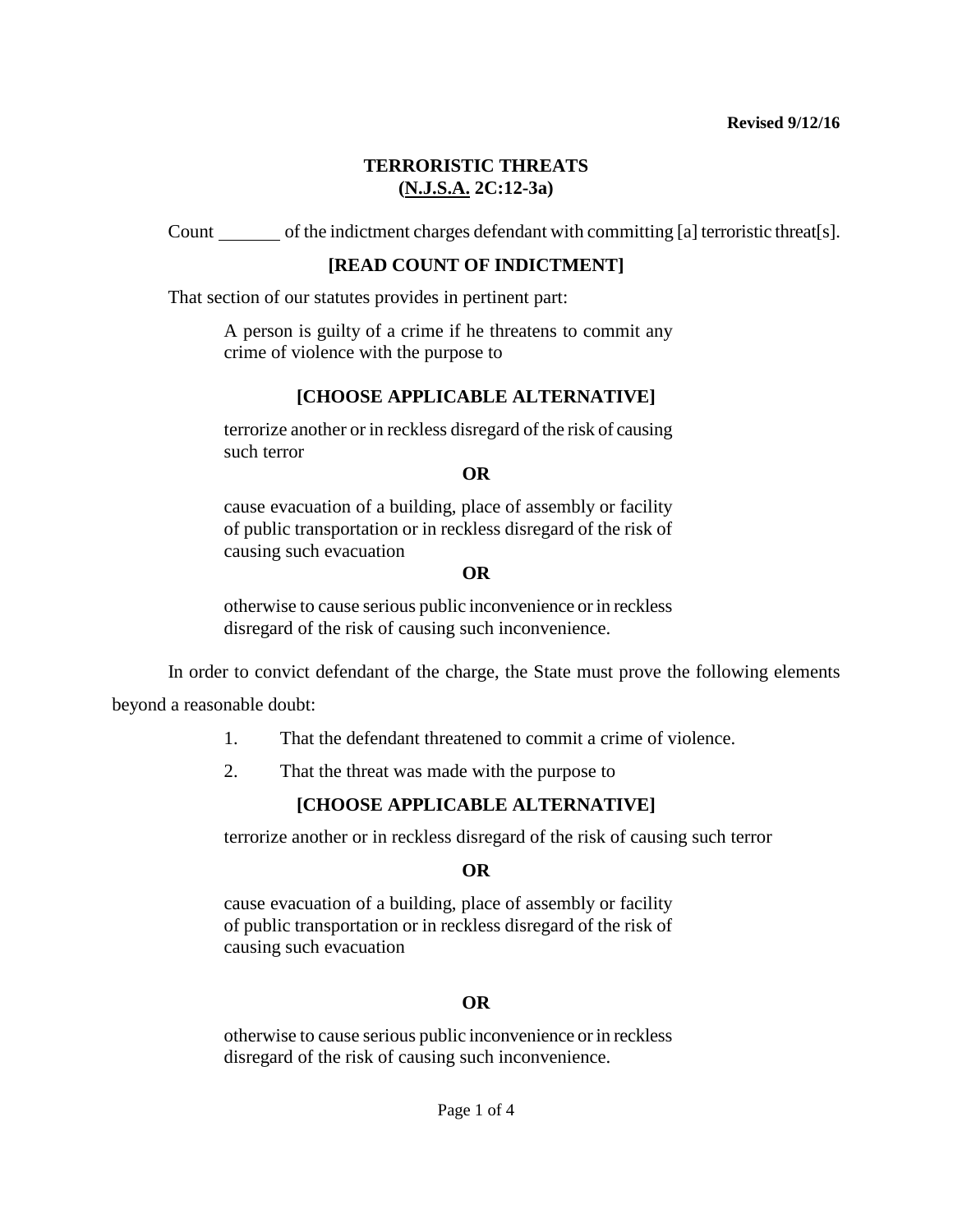#### **TERRORISTIC THREATS N.J.S.A. 2C:12-3a**

The first element that the State must prove beyond a reasonable doubt is that defendant threatened to commit any crime of violence. The State alleges that defendant threatened to commit the violent crime of \_\_\_\_\_\_\_\_\_\_\_. The elements of the crime(s) of \_\_\_\_\_\_\_\_\_\_\_\_\_\_\_\_ are as follows: [charge the elements of the crime(s) of violence alleged. If appropriate, explain the difference between a crime and an offense and explain to the jury that the State must prove beyond a reasonable doubt that the defendant threatened to commit a crime, not a disorderly persons offense or a petty disorderly persons offense.].<sup>[1](#page-1-0)</sup>

The words or actions of the defendant must be of such a nature as to convey menace or fear of a crime of violence to the ordinary person. It is not a violation of this statute if the threat expresses fleeting anger or was made merely to alarm.<sup>[2](#page-1-1)</sup>

The second element that the State must prove beyond a reasonable doubt is that the threat was made with the purpose to

## **[CHOOSE APPLICABLE ALTERNATIVE]**

terrorize another or in reckless disregard of the risk of causing such terror. In this case, the State alleges that defendant intended to terrorize (name of victim). The State need not prove that the victim actually was terrorized.

# **OR**

to cause evacuation of a building, place of assembly or facility of public transportation or in reckless disregard of the risk of causing such evacuation. In this case, the State alleges that defendant intended to cause the evacuation of (name of location). The State need not prove that there actually was an evacuation of a building, place of assembly or facility of public transportation.

<span id="page-1-0"></span> $\mathbf{1}$ State v. MacIlwraith, 344 N.J. Super. 544, 548 (App. Div. 2001).

<span id="page-1-1"></span><sup>&</sup>lt;sup>2</sup> See Final Report of the New Jersey Criminal Law Revision Commission, Vol. II: Commentary (October 1971).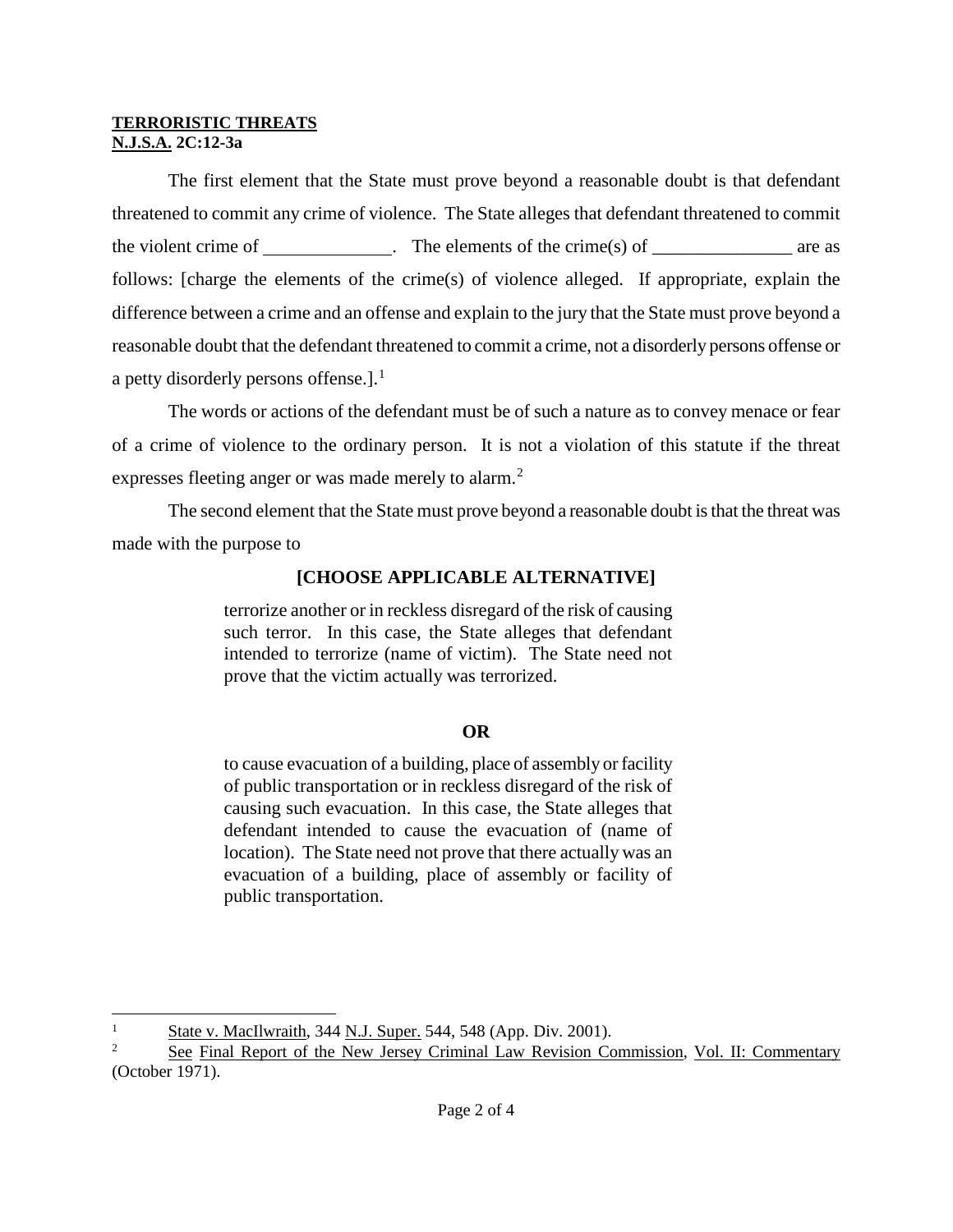#### **TERRORISTIC THREATS N.J.S.A. 2C:12-3a**

#### **OR**

to cause serious public inconvenience or in reckless disregard of the risk of causing such inconvenience. In this case, the State alleges that defendant intended to cause serious public inconvenience by (set forth allegation). The State need not prove that there actually was serious public inconvenience.

A person acts purposely with respect to the nature of his/her conduct or a result thereof if it is his/her conscious object to engage in conduct of that nature or to cause such a result. A person acts purposely with respect to attendant circumstances if the individual is aware of the existence of such circumstances or the individual believes or hopes that they exist. "With purpose," "designed," "with design" or equivalent terms have the same meaning.

A person acts recklessly with respect to the result of his/her conduct if he/she consciously disregards a substantial and unjustifiable risk that the result will occur from his/her conduct. The risk must be of such a nature and degree that, considering the nature and purpose of the actor's conduct and the circumstances known to the actor, its disregard involves a gross deviation from the standard of conduct that a reasonable person would observe in the actor's situation. One is said to act recklessly if one acts with recklessness, with scorn for the consequences, heedlessly, or foolhardily.

The terms purposely and recklessly are conditions of the mind. A condition of the mind cannot be seen. It can only be determined by inference from defendant's conduct, words or acts. A state of mind is rarely susceptible of direct proof but must ordinarily be inferred from the facts. Therefore, it is not necessary that the State produce witnesses to testify that an accused said that he/she had a certain state of mind when he/she did a particular thing. It is within your power to find that such proof has been furnished beyond a reasonable doubt by inference which may arise from the nature of his/her acts and conduct and from all he/she said and did at the particular time and place and from all surrounding circumstances established by the evidence.

If you find that the State has proven all the elements of the offense beyond a reasonable doubt, you must find the defendant guilty. If, however, you find that the State has failed to prove any of these elements beyond a reasonable doubt, then you must find defendant not guilty.